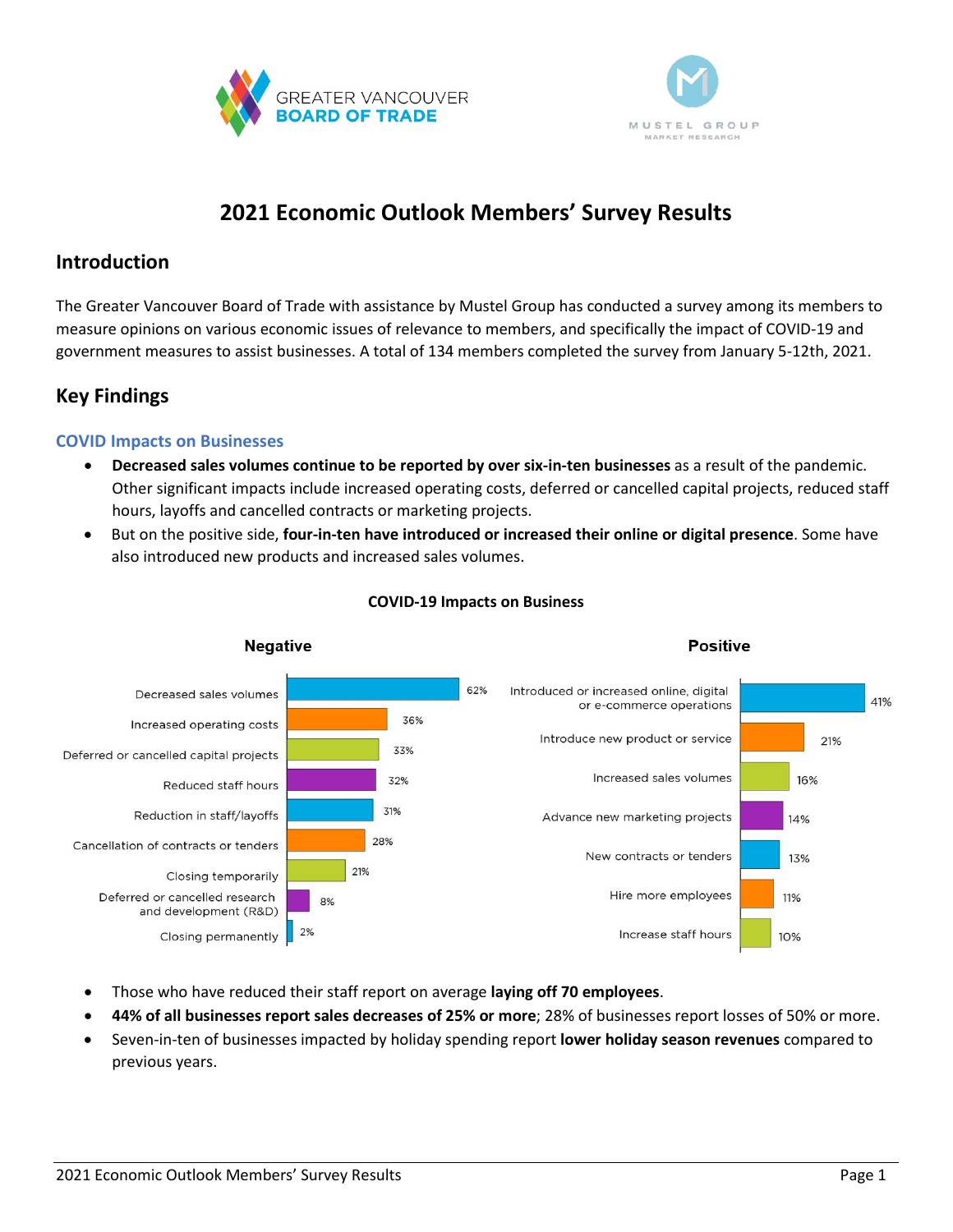## **Future Prospects and Investments**

• Views are mixed regarding the future of the Canadian and B.C. economies, but **businesses are more optimistic about their own prospects**.



- But going forward, half of businesses (48%) **expect their revenues in 3-6 months to still be lower** compared to pre-pandemic.
- And over **four-in-ten businesses expect to reduce their business investments** in the next 12 months.
- The type of investments most likely to be reduced are in their workforce/headcount, and in workforce training/productivity/retention.
- But a significant proportion expect to **increase investment in digital technology** and capabilities for ecommerce, sales, marketing, etc.



## **Expected Revenues in next 3-6 months**

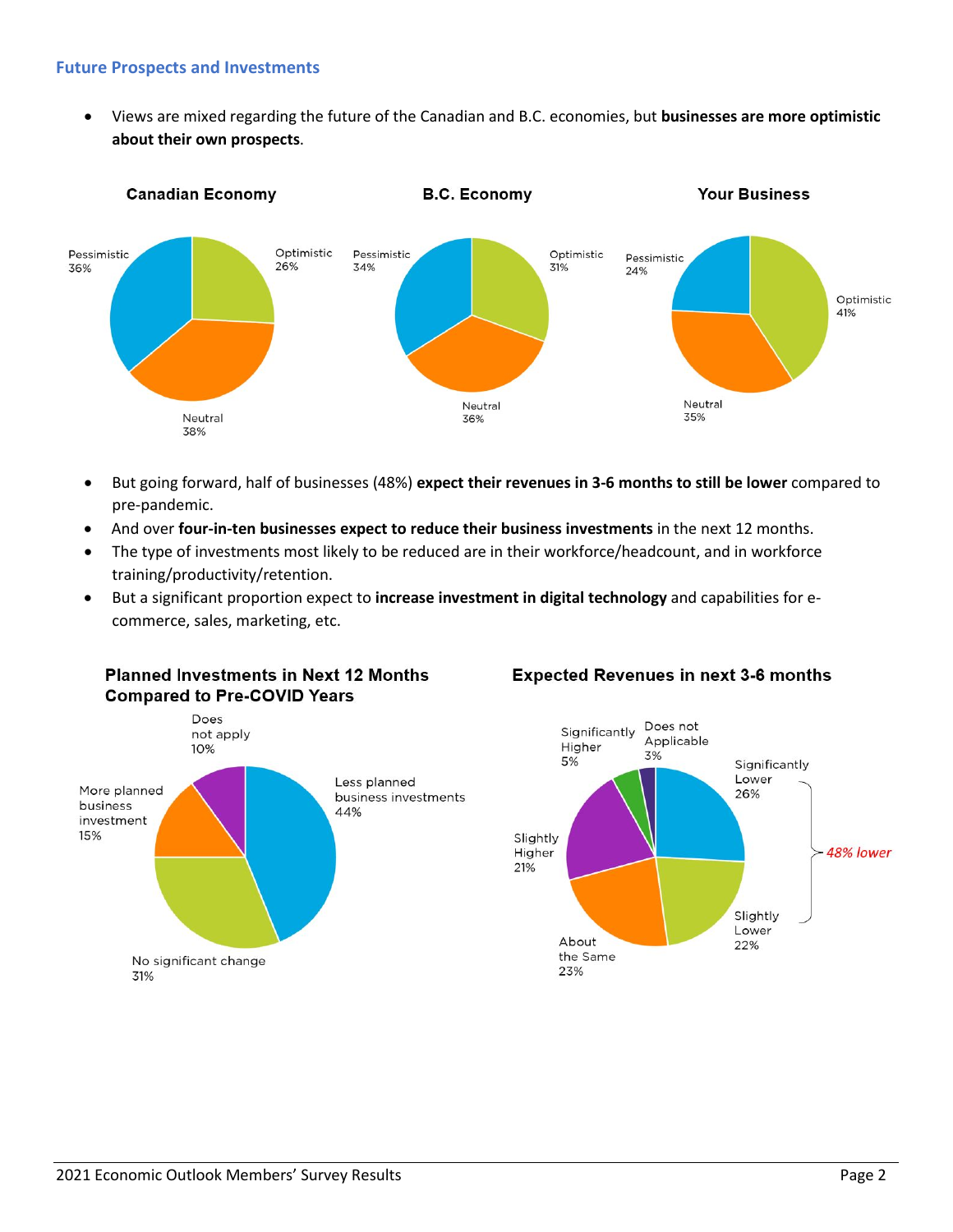#### **Planned Investments in Next 12 Months Compared to Pre-COVID Years**



## **Workplace Impacts**

- Seven-in-ten businesses operating in offices **do not anticipate the majority of their employees will return to the workplace until the summer of '21 or later.** Approximately one-in-ten do not expect the majority to ever return.
- One-in-four will request or incentivize employees to receive a vaccine before returning.
- The two most lasting impacts on the workplace as a result of COVID-19 are **increased reliance on digital means** for communication, sales, etc. and expansion of work-from-home policies.



#### **Lasting Workplace Changes**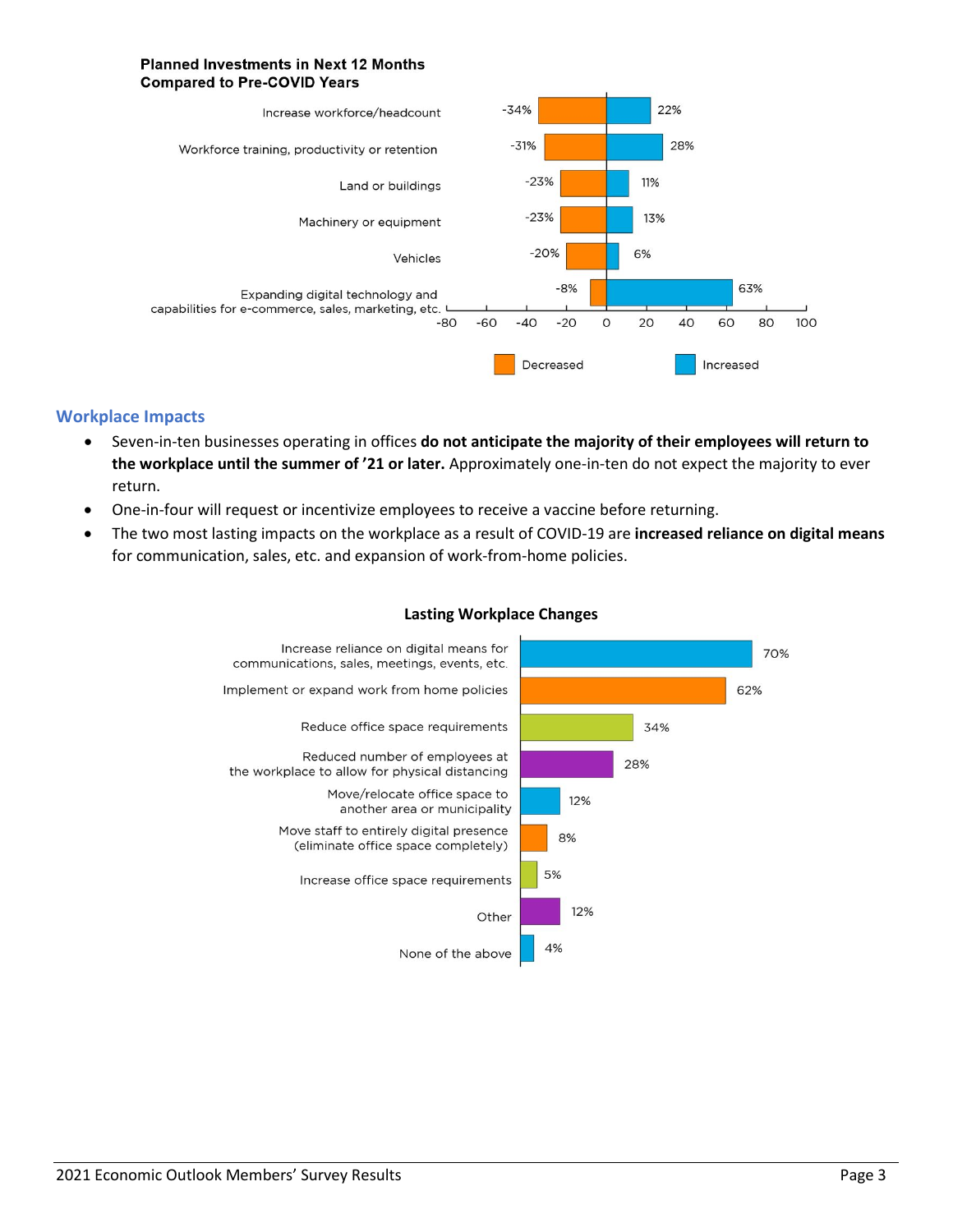## **B.C. Recovery Plan**

• Businesses do not think **the province is providing enough support** for their business to succeed through the pandemic.



## **Enough B.C. Government Support**

- To-date **only small groups have applied for provincial government programs**:
	- **10% Increased Employment Incentive**: 15% refundable tax credit based on eligible new payroll **13% SME Recovery Grant**: \$300 million in recovery grants to support SMEs most impacted by COVID-19
- The main reasons for not applying are **lack of awareness** along with **not meeting the criteria of the SME Grant**.
- **One-third of businesses report challenges in finding available childcare spaces** during or before the pandemic (almost half of businesses for whom childcare is required).

## **Government**

- **Only 14% of businesses believe local governments are doing enough** to support businesses through the pandemic.
- But the reduced school tax provided by the B.C. government for commercial properties has been helpful for the majority (67%) for whom it applies.
- There is some **concern about the level of federal government spending and its projected deficit**.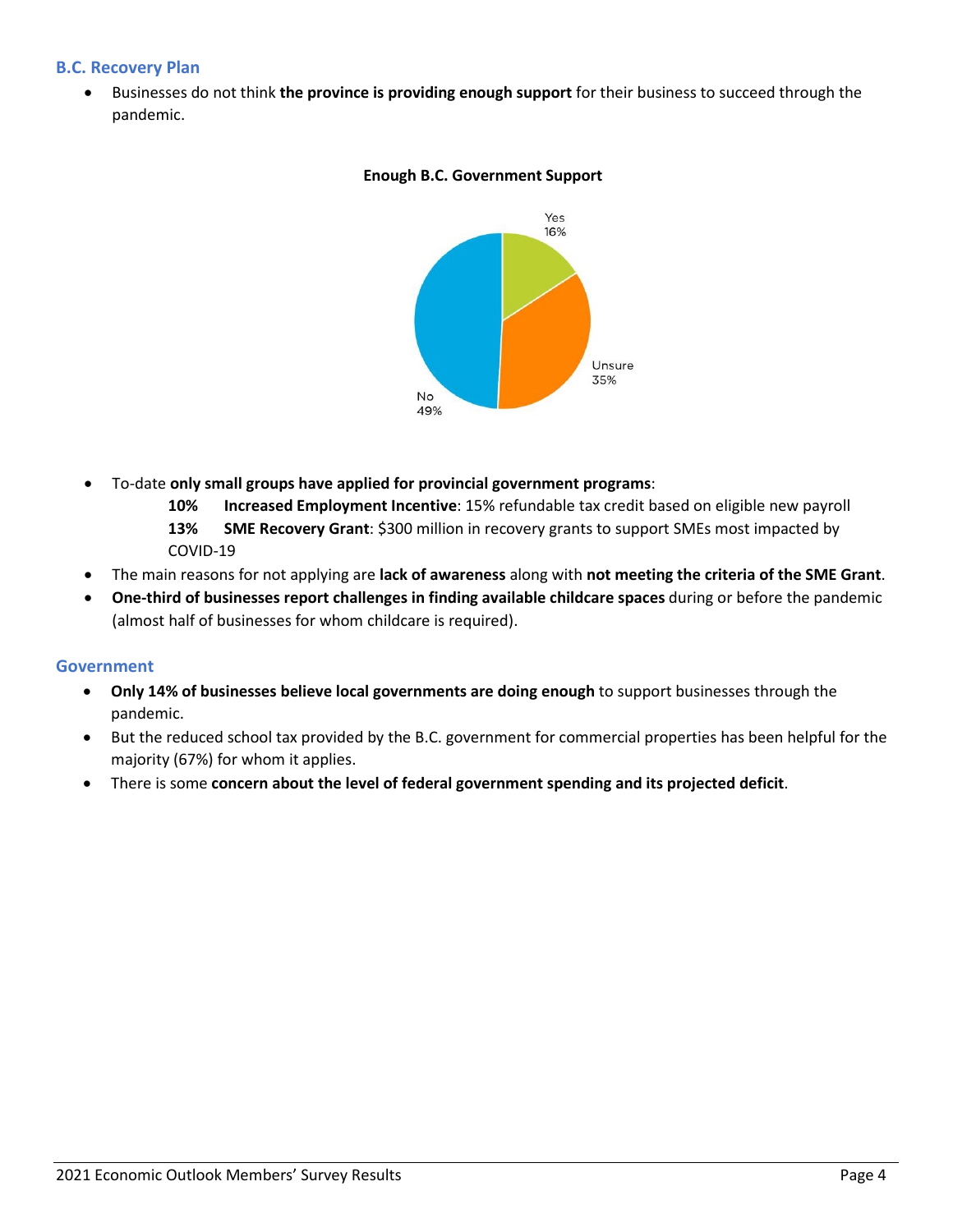## **Federal Government Deficit Concern**



• **The most helpful federal government support measure has been CEWS.**

|                                             | <b>Average Rating</b> |
|---------------------------------------------|-----------------------|
|                                             | (5= Very Helpful)     |
| Canada Emergency Wage Subsidy               | 4.0                   |
| Canada Emergency Business Account           | 3.2                   |
| Canada Emergency Rent Subsidy               | 3.0                   |
| Highly Affected Sectors Credit Availability | 2.4                   |
|                                             |                       |

• Once government support programs end, approximately half of businesses (that have used government supports) expect business to return as usual but the other **half anticipate layoffs, reduced hours, more debt** among other steps. About one-in-ten expect to close either temporarily or permanently.



#### **Business Plans Post Government Supports**